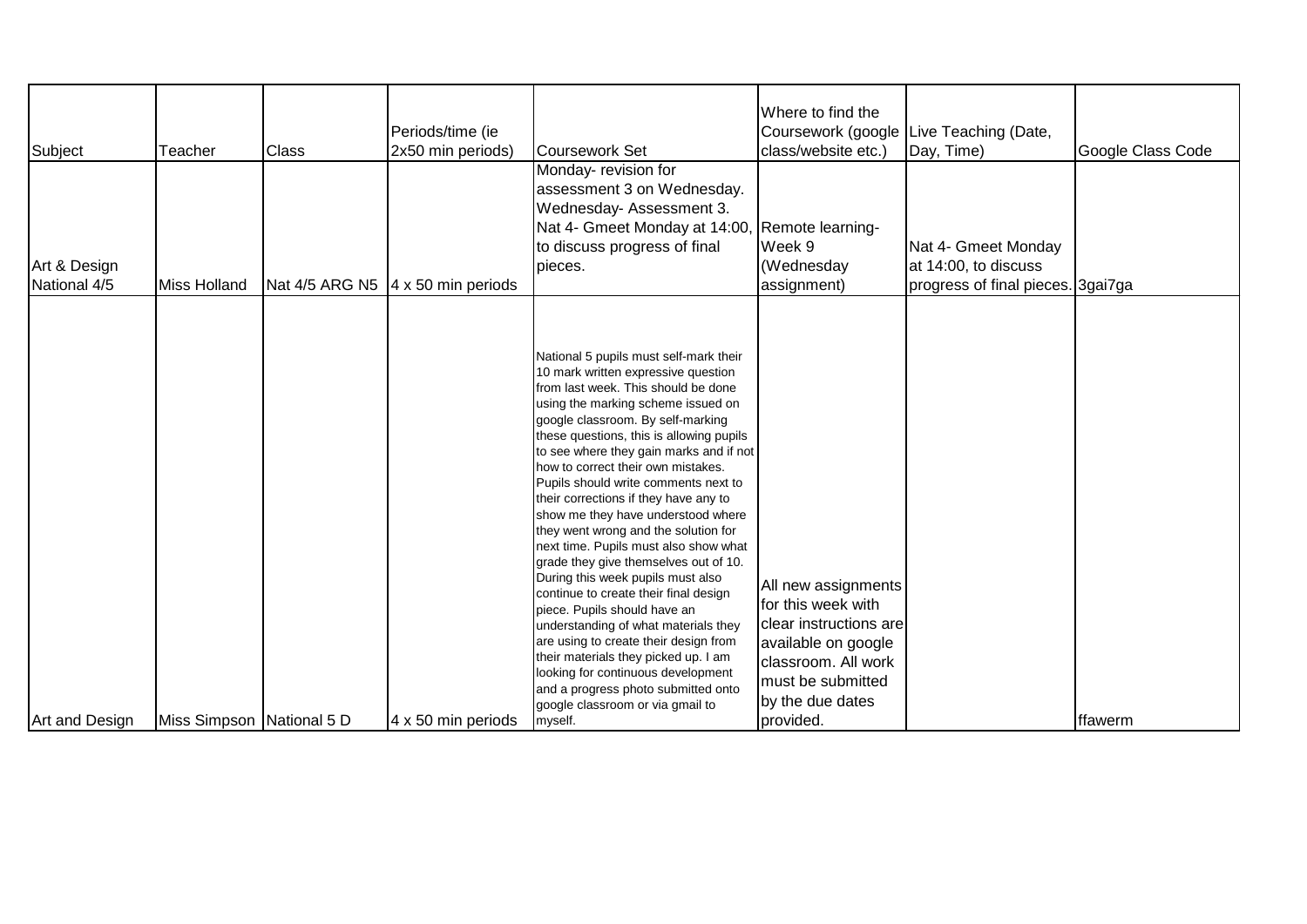|                         |                                   |                 |                    | National 5 pupils must self-mark their<br>10 mark written expressive question<br>from last week. This should be done<br>using the marking scheme issued on<br>google classroom. By self-marking<br>these questions, this is allowing pupils<br>to see where they gain marks and if not<br>how to correct their own mistakes.<br>Pupils should write comments next to<br>their corrections if they have any to<br>show me they have understood where<br>they went wrong and the solution for<br>next time. Pupils must also show what<br>grade they give themselves out of 10.<br>During this week pupils must also<br>continue to create their final design<br>piece. Pupils should have an | All new assignments<br>for this week with                                                                                  |                     |                              |
|-------------------------|-----------------------------------|-----------------|--------------------|---------------------------------------------------------------------------------------------------------------------------------------------------------------------------------------------------------------------------------------------------------------------------------------------------------------------------------------------------------------------------------------------------------------------------------------------------------------------------------------------------------------------------------------------------------------------------------------------------------------------------------------------------------------------------------------------|----------------------------------------------------------------------------------------------------------------------------|---------------------|------------------------------|
| Art and Design          | Miss Simpson National 5 H         |                 | 4 x 50 min periods | understanding of what materials they<br>are using to create their design from<br>their materials they picked up. I am<br>looking for continuous development<br>and a progress photo submitted onto<br>google classroom or via gmail to<br>myself.                                                                                                                                                                                                                                                                                                                                                                                                                                           | clear instructions are<br>available on google<br>classroom. All work<br>must be submitted<br>by the due dates<br>provided. |                     | b5h7xgi                      |
|                         |                                   | 4B1 National 5  |                    | N4 - Unit 2 consolidation<br>questions, N5 - Genetic Terms<br>and Variation powerpoint notes                                                                                                                                                                                                                                                                                                                                                                                                                                                                                                                                                                                                |                                                                                                                            |                     |                              |
| Biology                 | <b>Miss Turner</b>                | Biology         | 4 x 50 min periods | and questions                                                                                                                                                                                                                                                                                                                                                                                                                                                                                                                                                                                                                                                                               | Google Classroom                                                                                                           | Tuesdays 10:45      | hp5pmzl                      |
| Biology                 | Mr Beagrie                        | 4BioH           | 4x50 min period    | <b>MCO Transport Systems</b><br>N4 - Unit 2 consolidation                                                                                                                                                                                                                                                                                                                                                                                                                                                                                                                                                                                                                                   | Google Classroom                                                                                                           | Thursday 1.15-21.45 | e4bsmue                      |
|                         |                                   | 4B1A National 5 |                    | questions, N5 - Genetic Terms<br>and Variation powerpoint notes                                                                                                                                                                                                                                                                                                                                                                                                                                                                                                                                                                                                                             |                                                                                                                            |                     |                              |
| Biology                 | <b>Miss Turner</b><br><b>Miss</b> | Biology         | 4 x 50 min periods | and questions                                                                                                                                                                                                                                                                                                                                                                                                                                                                                                                                                                                                                                                                               | Google Classroom                                                                                                           | Tuesdays 11:35      | 4yfsqfl<br>Ivcmxvf (for both |
| Biology N4              | McPherson                         | 4BIB and 4BIN4  | 4 x 50 min periods | MCO Unit - Reproduction p1                                                                                                                                                                                                                                                                                                                                                                                                                                                                                                                                                                                                                                                                  | Google Classroom                                                                                                           |                     | classes)                     |
| <b>Biology National</b> |                                   | National 5      |                    |                                                                                                                                                                                                                                                                                                                                                                                                                                                                                                                                                                                                                                                                                             | Google classroom                                                                                                           | Monday 8th March    |                              |
| $\overline{5}$          | <b>Miss Dick</b>                  | Biology         | 4 x 50 min periods | Genetics                                                                                                                                                                                                                                                                                                                                                                                                                                                                                                                                                                                                                                                                                    | and SQA website                                                                                                            | 2.15pm              | t5uz2mo                      |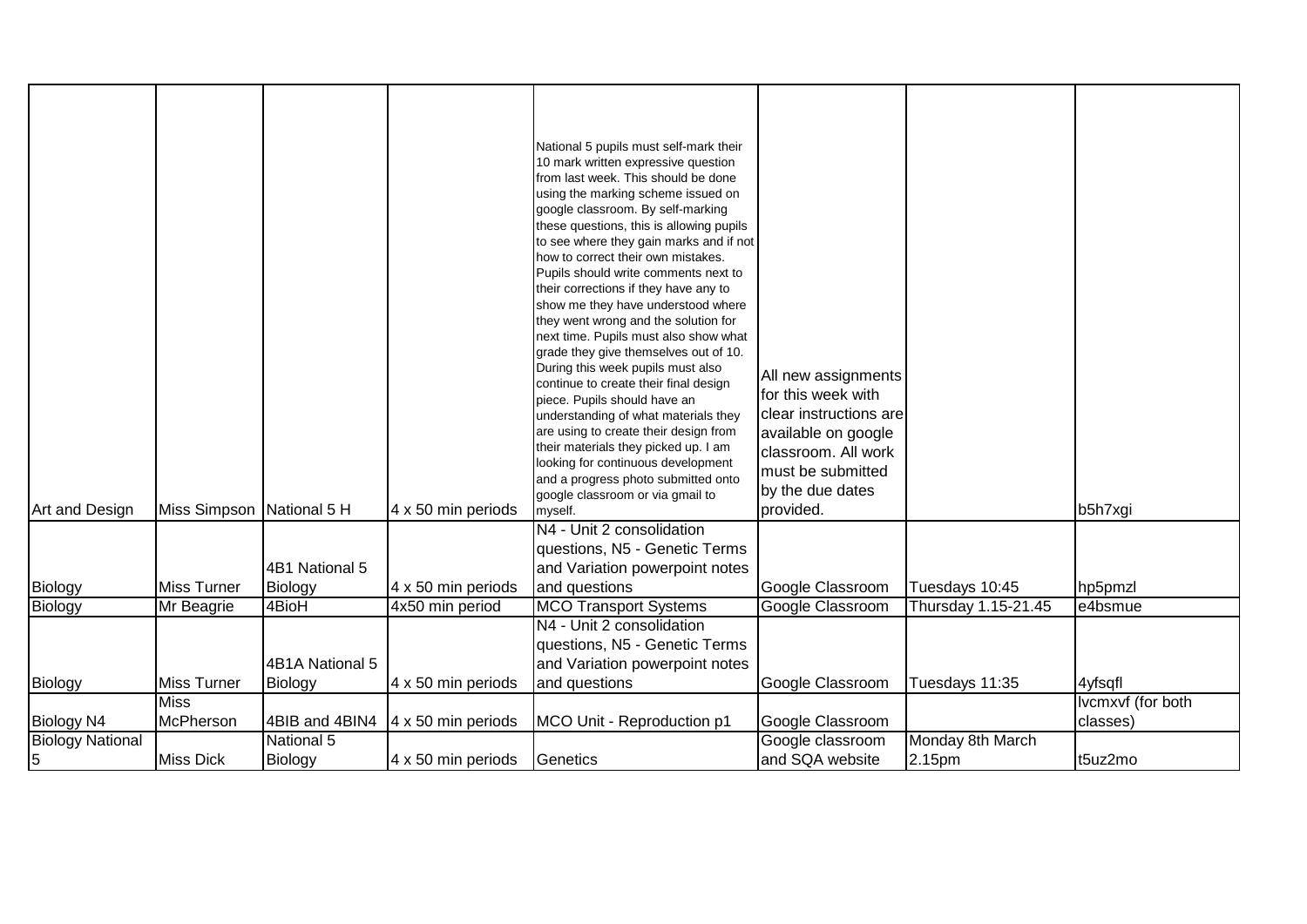|            |                    |                |                                             | Marketing: Read the through        | Google Classroom -       |                     |         |
|------------|--------------------|----------------|---------------------------------------------|------------------------------------|--------------------------|---------------------|---------|
|            |                    |                |                                             | the presentation. There are        | All work is under        |                     |         |
|            |                    |                |                                             | tasks to work through. Hand in     | Classroom tab,           |                     |         |
| Business   | <b>Miss Clark</b>  |                | S4D - National 4 $ 4 \times 50$ min periods | all tasks once complete.           | Topic, N4.               | N/A                 | z66o36c |
|            |                    |                |                                             |                                    | Google Classroom -       |                     |         |
|            |                    |                |                                             | Revision Lesson 3: Operations.     | All work under           |                     |         |
|            |                    |                |                                             | Various tasks to work through      | Classroom tab,           |                     |         |
|            |                    |                |                                             | and complete, hand in once         | Topic, Online            | Wednesday 10 March  |         |
| Business   | <b>Miss Clark</b>  | S4D National 5 | $4 \times 50$ min periods                   | complete.                          | <b>Learning Revision</b> | 2021 11:35-12:25    | z66o36c |
|            |                    |                |                                             | Revision and past papers           |                          |                     |         |
|            |                    |                |                                             | questions. All instructions,       |                          |                     |         |
|            |                    |                |                                             | PowerPoints, tasks and support     |                          |                     |         |
| Business   |                    |                |                                             | resources will be available on     |                          |                     |         |
| Management | Mr Raya            | S4E            | 4 x 50 min periods                          | Google Classroom                   | Google Classroom         |                     | ol7to6v |
|            |                    |                |                                             |                                    |                          | N5 - Tuesday 9th    |         |
|            |                    |                |                                             |                                    |                          | March 2.15pm, N4 -  |         |
|            |                    |                |                                             |                                    |                          | Thursday 11th March |         |
| Chemistry  | <b>Miss Dick</b>   | N4/5 Chemistry | 4 x 50 min periods                          | Plastics                           | Google Classroom         | 1.15pm              | f5nxt7m |
| Chemistry  | Mr Beagrie         | 4Chem          | 4x50 min period                             | Unit 3 Fertilisers                 | Google Classroom         | Thursday 230        | r6o65xd |
|            |                    |                |                                             | Pupils will carry on with revising |                          |                     |         |
|            |                    |                |                                             | the unit of Software Design and    |                          |                     |         |
|            |                    |                |                                             | Development.                       |                          |                     |         |
|            |                    |                |                                             | The focus this week will be on     |                          |                     |         |
| Computing  |                    |                |                                             | practicing past paper              |                          |                     |         |
| Science    | Mr Aldeen          | N5COMH         | 4 x 50 min periods                          | coursework.                        | Google Classroom         |                     | 3s67z4n |
|            |                    |                |                                             | We're continue to prepare for a    |                          |                     |         |
|            |                    |                |                                             | final assessment on the current    |                          |                     |         |
|            |                    |                |                                             | Unit: Software Design &            |                          |                     |         |
|            |                    |                |                                             | Development. Coursework and        |                          |                     |         |
|            |                    |                |                                             | past papers questions,             |                          |                     |         |
|            |                    |                |                                             | questionnaires and tests.          |                          |                     |         |
|            |                    |                |                                             | This week focused on Analysis,     |                          |                     |         |
|            |                    |                |                                             | Design, and more especially        |                          |                     |         |
| Computing  |                    |                |                                             | Implementation, Evaluation &       |                          |                     |         |
| Science    | Pablo Oliveras N5G |                | 4 x 50 min periods                          | Testing.                           | Google Classroom         |                     | vibjj3m |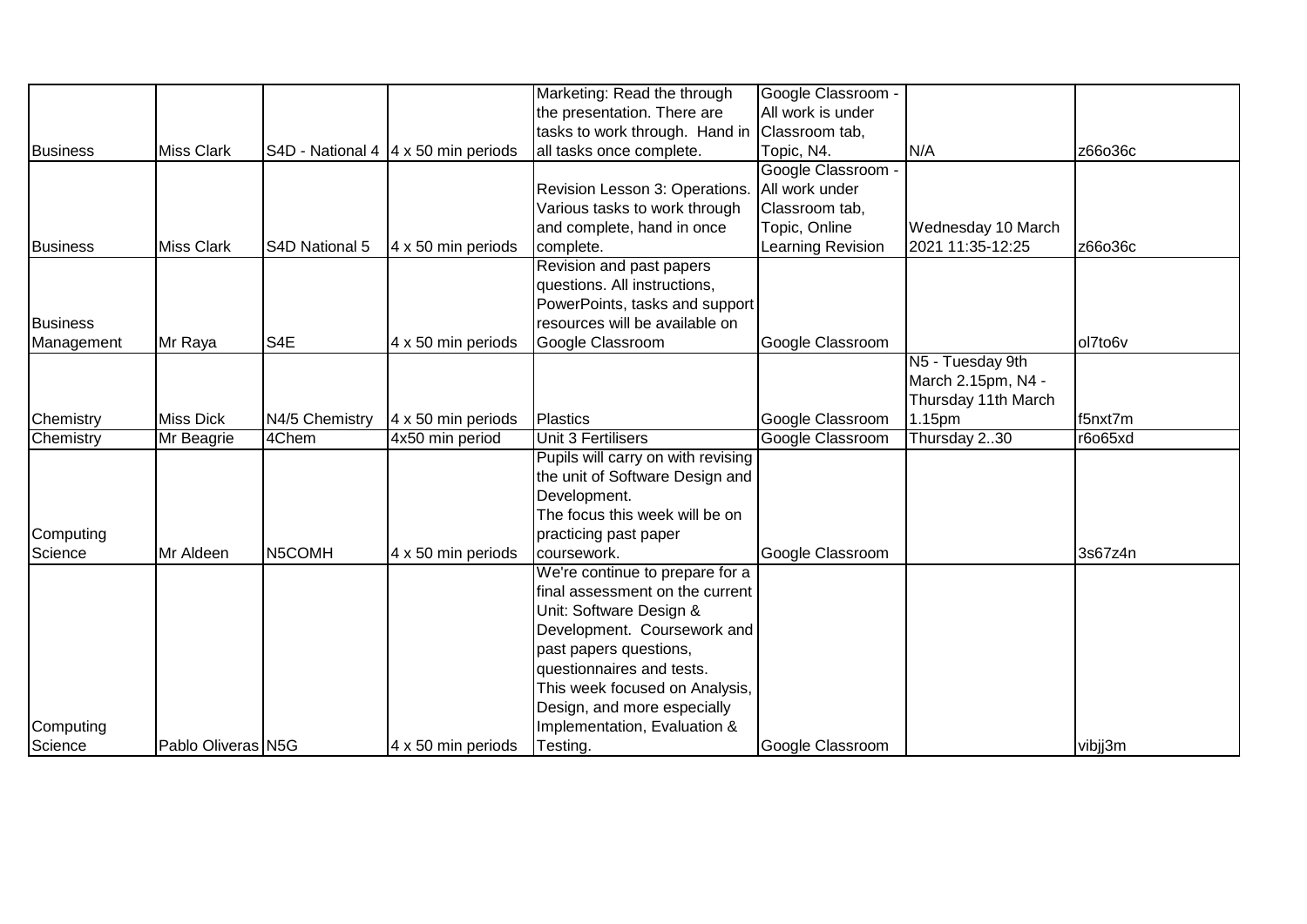|                    |                    |                |                    | We're continue to prepare for a                  |                       |                                |         |
|--------------------|--------------------|----------------|--------------------|--------------------------------------------------|-----------------------|--------------------------------|---------|
|                    |                    |                |                    | final assessment on the current                  |                       |                                |         |
|                    |                    |                |                    | Unit: Software Design &                          |                       |                                |         |
|                    |                    |                |                    | Development. Coursework and                      |                       |                                |         |
|                    |                    |                |                    | past papers questions,                           |                       |                                |         |
|                    |                    |                |                    | questionnaires and tests.                        |                       |                                |         |
|                    |                    |                |                    | This week focused on Analysis,                   |                       |                                |         |
|                    |                    |                |                    | Design, and more especially                      |                       |                                |         |
| Computing          |                    |                |                    | Implementation, Evaluation &                     |                       |                                |         |
| Science            | Pablo Oliveras N5F |                | 4 x 50 min periods | Testing.                                         | Google Classroom      |                                | dvgxkc5 |
|                    |                    |                |                    | <b>Friday Practical Session in</b>               | Google Classroom      |                                |         |
| Design &           |                    | Practical      |                    | School and workbook theory                       | for online workbook   | Friday in school each          |         |
| Technology         | Mr Irvine          | Woodwork       | 4 x 50 min periods | task online                                      | task                  | week                           | 4gqk7cd |
|                    |                    |                |                    | <b>Tuesday Practical Session in</b>              | Google Classroom      |                                |         |
| Design &           |                    | Practical      |                    | School and workbook theory                       | for Online workbook   | Tuesday in school each         |         |
| Technology         | Mr Irvine          | Metalwork      | 4 x 50 min periods | task online                                      | tasks                 | week                           | tebdtok |
|                    |                    |                |                    |                                                  |                       |                                |         |
| Drama              | Ms Livingston      | National 4/5   | 4 x 50 min periods | SQA Written/Practical rehearsal Google Classroom |                       | 09/3/21, Tuesday 14:05 cynluup |         |
|                    |                    | National 4/5 G |                    |                                                  |                       |                                |         |
| Drama              | Ms Livingston      | Drama          | 2 x 50 min periods | SQA Written/Practical Revision Google Classroom  |                       | 8/3/21, Monday, 14:05          | rl6ym5j |
|                    |                    |                |                    |                                                  |                       | 8/3/21, Monday 12:25,          |         |
|                    |                    |                |                    | NPA Monologue                                    |                       | 10/3/21, Wednesday             |         |
| Drama              | Ms Livingston      | NPA Drama      | 4 x 50 min periods | Preperation/Presentation                         | Google Classroom      | 09:35-11:35                    | rafw5se |
|                    |                    |                |                    | Mechenisms - Compound                            |                       |                                |         |
| Engineering        |                    | S4 Engineering |                    | gears, pulley systems, belt                      |                       |                                |         |
| Science            | Mr Onuoha          | Science        | 4 x 50 min periods | drive, velocity ratio                            | Google Classroom      |                                | tfoqtc7 |
|                    |                    |                |                    | Complete outstanding                             |                       |                                |         |
|                    | Dr Millar, Mrs     |                |                    | assignments for Scottish                         |                       | 11/3/21 Thursday 9.35          |         |
| English            | Forbes             | S4 TS English  | 4 x 50 min periods | Studies; Scots word quiz                         | google class          | and 11.35                      | ufipcpu |
|                    |                    |                |                    | Pupils should continue to work                   |                       |                                |         |
|                    |                    |                |                    | away on tasks posted to                          | All resources will be |                                |         |
|                    | <b>Miss</b>        |                |                    | develop their reading and                        | available on our      |                                |         |
| English            | MacDonald          | National 4     | 4 x 50 min periods | writing skills.                                  | Google Classroom.     | Tuesday 9th 9am                | y4pskux |
|                    |                    |                |                    | Pupils should work away on                       |                       |                                |         |
|                    |                    |                |                    | tasks posted for their RUAE                      |                       |                                |         |
|                    |                    |                |                    | unit and complete any work                       | All resources will be |                                |         |
|                    | <b>Miss</b>        |                |                    | outstanding for their Scottish                   | available on our      |                                |         |
| English<br>English | MacDonald          | National 5     | 4 x 50 min periods | Set Text.                                        | Google Classroom.     | Monday 8th, 12.30pm.           | 6hdsq2j |
|                    | Mrs Irving         | 4.5 National 4 | 4 x 50 min periods | <b>Added Value Unit</b>                          | Google Classroom      |                                | hhjypns |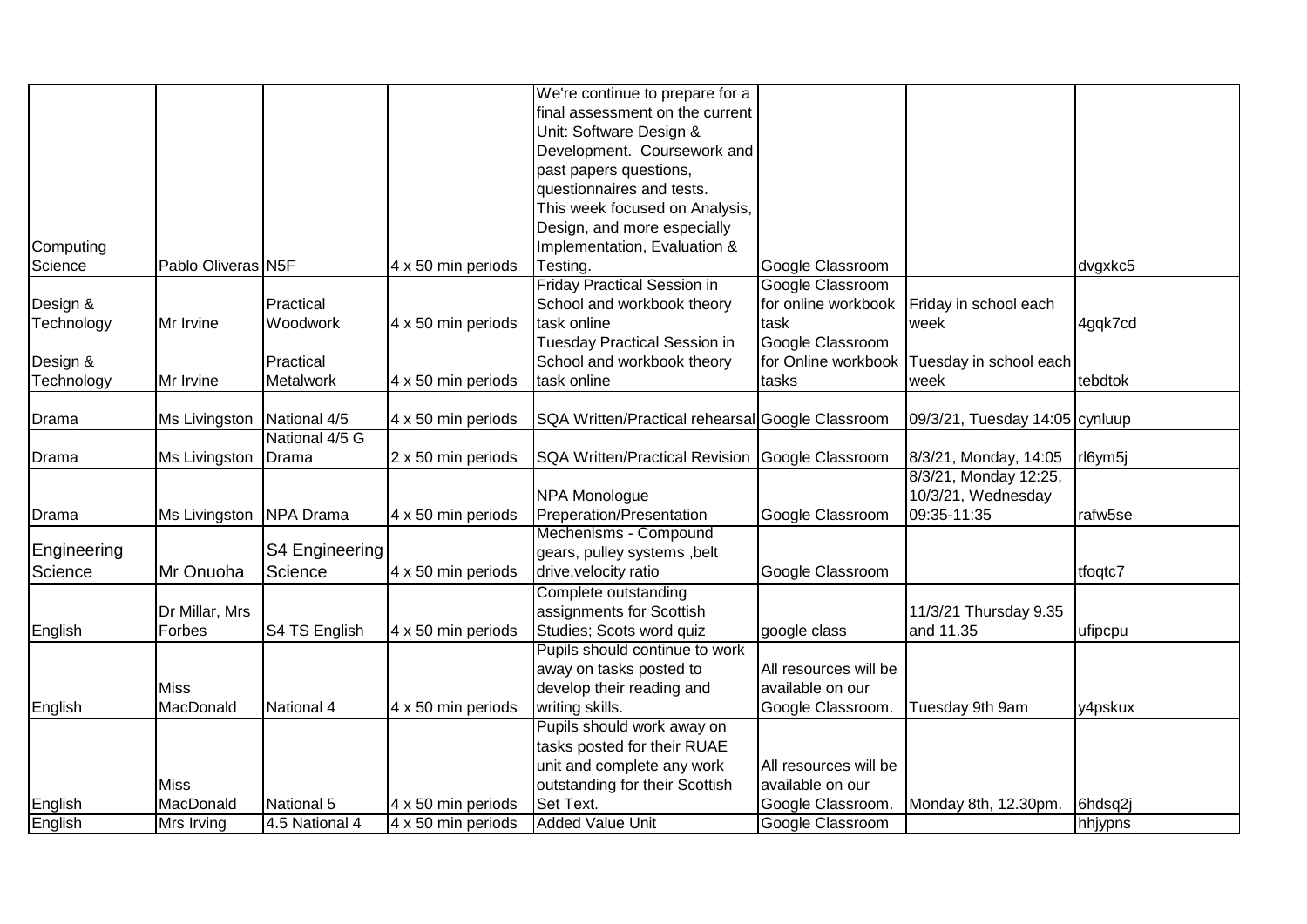| English                     | <b>Mrs Irving</b>    | 4.1 National 5          | 4 x 50 min periods        | <b>RUAE</b>                                      | Google Classroom |                      | in4ftxe |
|-----------------------------|----------------------|-------------------------|---------------------------|--------------------------------------------------|------------------|----------------------|---------|
| English                     | Mrs Irving           | 4.5 National 5          | 4 x 50 min periods        | <b>RUAE</b>                                      | Google Classroom |                      | zpuead5 |
|                             |                      |                         |                           | Romeo and Juliet - Tybalt's                      |                  | Wednesday, 10/03 at  |         |
| English                     | Mrs Jones            | National 5              | 3 x 50 min periods        | Death Essay                                      | Google class     | 11:00am              | nucx4vv |
| <b>English National</b>     |                      | Miss Atkinson's         |                           |                                                  |                  | Monday, March 8th,   |         |
| 4                           | Miss Atkinson        | National 4 Class        | $4 \times 50$ min periods | <b>AVU Tasks</b>                                 | Google Classroom | 12:25 pm             | efi3ekg |
| <b>English National</b>     |                      |                         |                           |                                                  |                  | 8th March 2021,      |         |
| 4                           | Miss McCann          | 4.4(4C)                 | 4 x 50 min periods        | Stone Cold' by Robert Swindells Google Classroom |                  | Monday, 12:30pm      | vbqtzcy |
| <b>English National</b>     |                      |                         |                           |                                                  |                  | 10th March 2021,     |         |
| 4                           | Miss McCann          | 4.8(4G)                 | 4 x 50 min periods        | Stone Cold' by Robert Swindells Google Classroom |                  | Wednesday, 10:45am   | jwd6yz3 |
|                             |                      | Miss Atkinson's         |                           |                                                  |                  |                      |         |
| <b>English National</b>     |                      | S4 National 5           |                           | <b>RUAE - Understanding</b>                      |                  | None (done with Mrs. |         |
| 5                           | <b>Miss Atkinson</b> | <b>Class</b>            | 1 x 50 min period         | <b>Questions</b>                                 | Google Classroom | Jones)               | jzu5jv5 |
|                             |                      |                         |                           | National 5: School life topic,                   |                  |                      |         |
|                             |                      |                         |                           | general Listening tasks,                         |                  |                      |         |
|                             |                      |                         |                           | practice for Talking exam                        |                  |                      |         |
|                             | Mrs                  |                         |                           | National 4: School life topic,                   |                  | Monday 8th March,    |         |
| French                      | Hutcheson            | S4 French               | 4 x 50 min periods        | general Listening tasks                          | Google Classroom | 14:00                | f5q5u5y |
| Geography                   | Mr Ikpa              | <b>GENF</b>             | 4 x 50 min periods        | <b>Population Revision and Test</b>              | Google Classroom |                      | nhjlfgb |
| Geography                   | <b>Mrs Watson</b>    | GEN <sub>5G</sub>       | 4 x 50 min periods        | <b>Population Revision and Test</b>              | Google Classroom |                      | zeyxcxj |
|                             |                      |                         |                           |                                                  |                  |                      |         |
|                             |                      |                         |                           | Assignment preparation and                       |                  |                      |         |
| Graphic                     |                      |                         |                           | assignment tasks.                                |                  |                      |         |
| Communication               | <b>Miss Nicoll</b>   | N <sub>5</sub> GC       | 4 x 50 min periods        |                                                  | Google Classroom |                      | j7at2mp |
|                             |                      |                         |                           | Hitler's entry into politics / The               |                  |                      |         |
| History                     | Mrs Burns            | <b>National History</b> | 4 x 50 min periods        | 1932 election                                    | google classroom |                      | 5tpqdbc |
|                             |                      |                         |                           | Hitler's entry into politics / The               |                  |                      |         |
| History                     | Miss McLeod          | N <sub>5</sub> HIE      | 4 x 50 min periods        | 1932 election                                    | Google Classroom |                      | r7p4knz |
|                             |                      |                         |                           | Hitler's entry into politics / The               |                  |                      |         |
| History                     | Mrs Burns            | 4HD                     | 4 x 50 min periods        | 1932 election                                    | Google Classroom |                      | v5vaw6j |
|                             |                      |                         |                           | Hitler's entry into politics / The               |                  |                      |         |
| History                     | Mrs Dickson          | N <sub>5</sub> HIH      | 4 x 50 min periods        | 1932 election                                    | Google Classroom |                      | argqjhq |
| Home Economics Miss         |                      | <b>NPA Bakery</b>       | 4 x 50 min periods        | In-school learning                               | Google Classroom |                      | nfwxhpb |
|                             | Macdonald            |                         |                           |                                                  |                  |                      |         |
| Home Economics Miss Ritchie |                      | Practical               | 4 x 50 min periods        | In-school learning and                           | Google Classroom |                      | 36ficai |
| - Practical                 |                      | Cookery                 |                           | equipment lists                                  |                  |                      |         |
| Cookery                     |                      |                         |                           |                                                  |                  |                      |         |
| <b>Mathematics</b>          | Mr Makina            | 4Y4                     | 4 x 50 min periods        | Negative numbers                                 | Google classroom |                      | 7tyjeqz |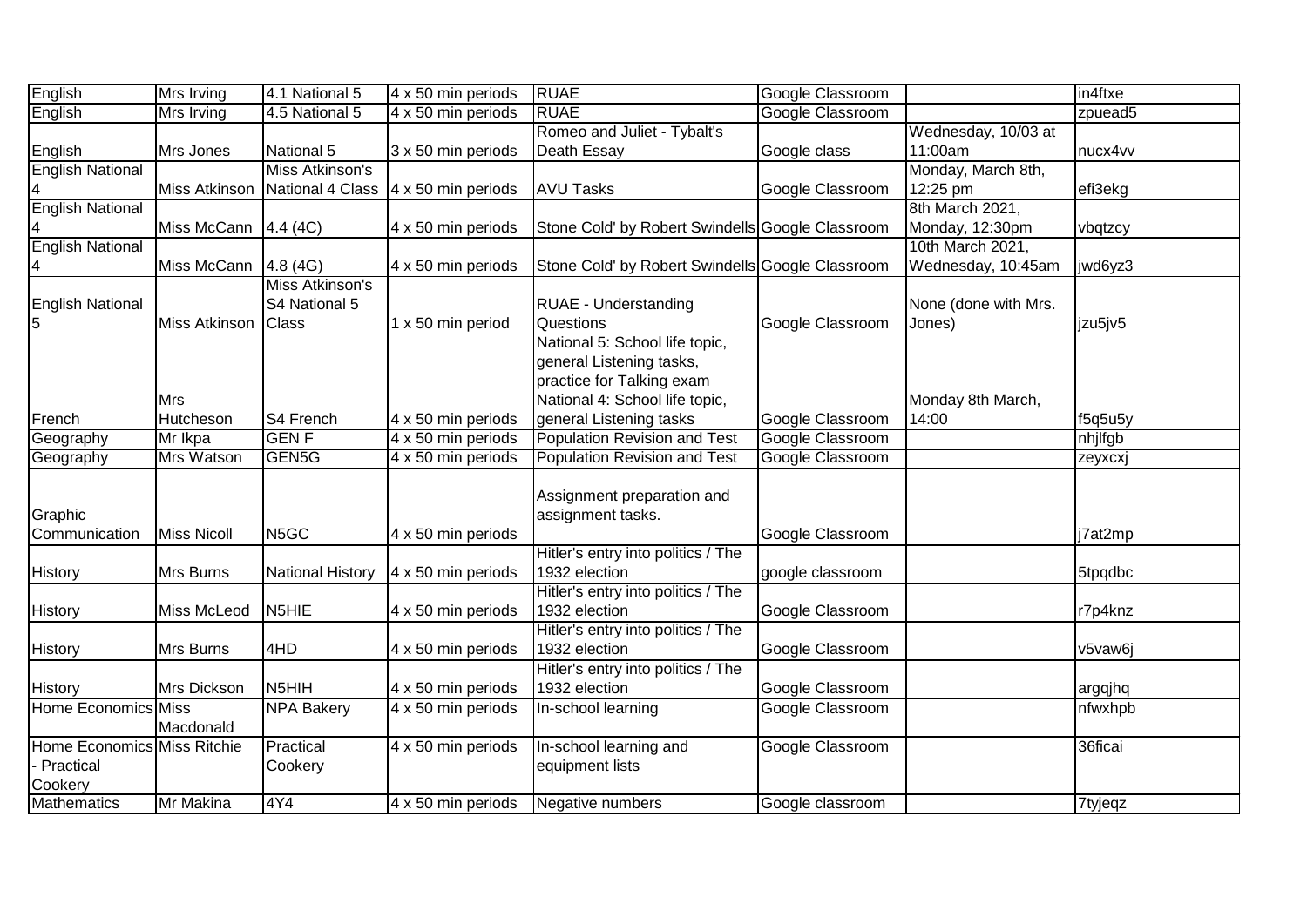|                                |                       |                                               |                    | Applying statistical skills to                                                                                     |                                                                                                                         |                                                                                                                                           | Classroom code- |
|--------------------------------|-----------------------|-----------------------------------------------|--------------------|--------------------------------------------------------------------------------------------------------------------|-------------------------------------------------------------------------------------------------------------------------|-------------------------------------------------------------------------------------------------------------------------------------------|-----------------|
| Mathematics                    | Mr John               | 4Y1                                           | 4 x 50 min periods | analysing data                                                                                                     | Google classroom                                                                                                        |                                                                                                                                           | m6nmuc2         |
| <b>Mathematics</b>             | R King                | 4X2                                           | 4 x 50 min periods | Volumes                                                                                                            | S4A R King                                                                                                              | 12/3, Friday, P5, 1315                                                                                                                    | uoh2jca         |
| Maths                          | <b>Miss Park</b>      | 4X1                                           | 4 x 50 min periods | This week we will continue to<br>work on the topic Similar<br>Figures.                                             | Google Classroom                                                                                                        |                                                                                                                                           | 5c3kllp         |
| Maths                          | Mr Henderson 4X4      |                                               | 4 x 50 min periods | Complete algebra                                                                                                   | Googleclassroom                                                                                                         | No live teaching<br>scheduled, but live<br>teaching available on<br>request, preferably<br>during normal class<br>times                   | iiqgug3         |
| Maths                          | Mr Shaw               | 4Y3                                           | 4 x 50 min periods | Numeracy revision                                                                                                  | Google classroom                                                                                                        | Google meets for pupils<br>if they are struggling<br>Monday Period 5<br><b>Wednesday Period 2</b><br>Thursday Period 4<br>Friday Period 6 | tjwvzsg         |
| <b>Maths</b>                   | <b>Mrs Simpson</b>    | AX3                                           | 4 x 50 min periods | <b>Money Matters</b>                                                                                               | Google Classroom                                                                                                        |                                                                                                                                           | xm3awye         |
| <b>Maths</b>                   | <b>Mrs Simpson</b>    | 4Y <sub>2</sub>                               | 4 x 50 min periods | Volume                                                                                                             | Google Classroom                                                                                                        |                                                                                                                                           | 3rrz4yc         |
| Media Studies                  | Mrs G Smith           | <b>Media Targeted</b><br><b>Support Class</b> | 2 x 50 min periods | Short film analysis                                                                                                | Google Classroom                                                                                                        | 13:15 - 2:30pm                                                                                                                            | rd2k6tz         |
| Media Studies                  | Dr Millar             | Media Studies<br>lN3                          | 2 x 50 min periods | Analysis of Factual films Essay<br>task<br>catch up on outstanding tasks -<br>please contact teacher for<br>advice | Google classroom                                                                                                        | Tuesday 2.30                                                                                                                              | 3s3hern         |
| Mental Health<br>and Wellbeing | Dr Millar-<br>Weyland | <b>Mental Health</b><br>and Wellbeing         | 4 x 50 min periods | Negative impact of Social<br>Media. Catch up on outstanding<br>work. Individual discussions<br>with teacher.       | Google classroom                                                                                                        | Monday 10.45                                                                                                                              | s32oflv         |
| Modern Studies                 | Mrs Burns             | N5MSG1                                        | 4 x 50 min periods | <b>Exam Skills Practice</b>                                                                                        | All coursework can<br>be found on Google<br>Classroom with any<br>external links to be<br>found within the<br>material. | Wednesday P5 13:15                                                                                                                        | r5n2iym         |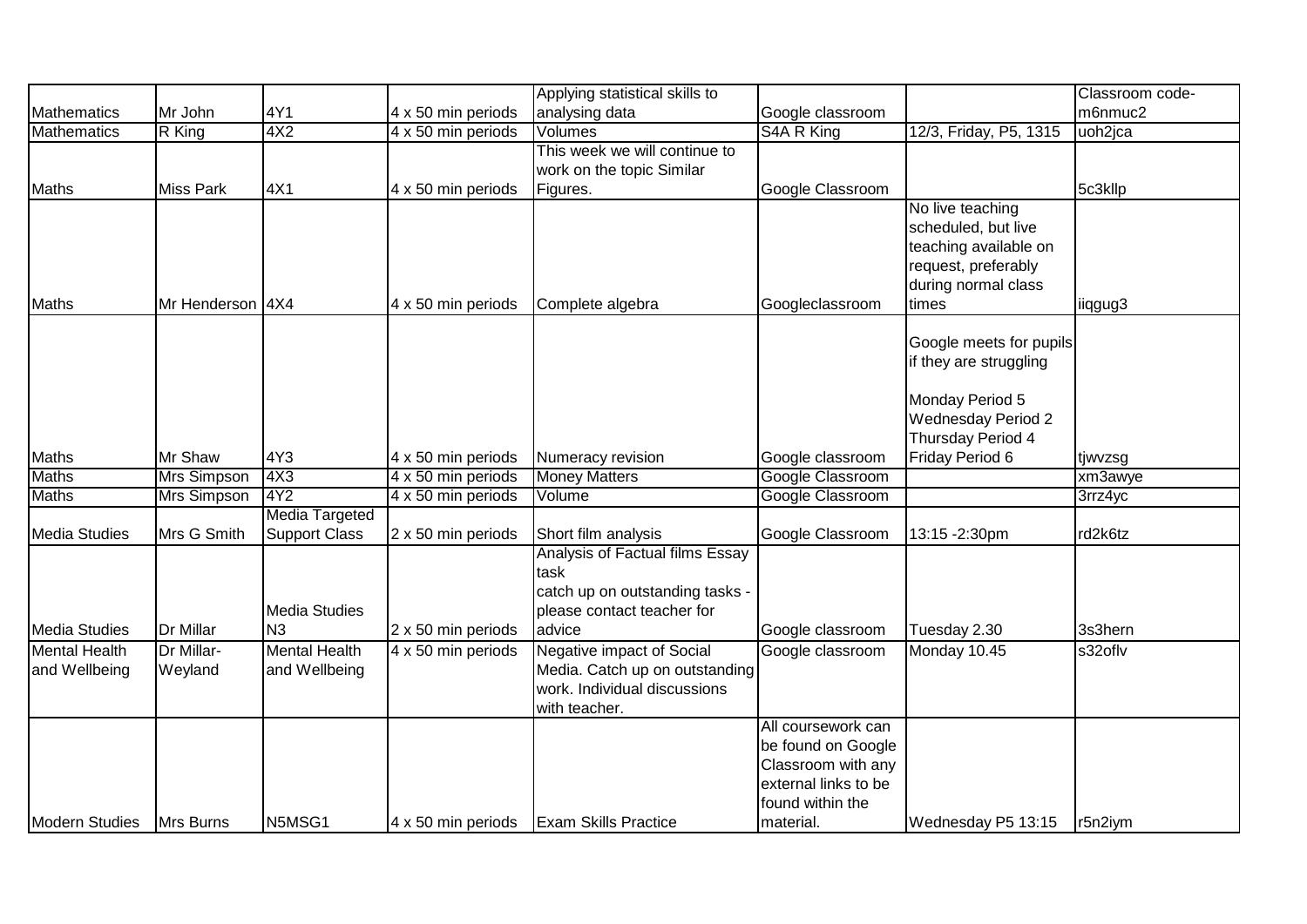|                       |                     |                   |                    |                                                  | All coursework can   |                  |         |
|-----------------------|---------------------|-------------------|--------------------|--------------------------------------------------|----------------------|------------------|---------|
|                       |                     |                   |                    |                                                  | be found on Google   |                  |         |
|                       |                     |                   |                    |                                                  |                      |                  |         |
|                       |                     |                   |                    |                                                  | Classroom with any   |                  |         |
|                       |                     |                   |                    |                                                  | external links to be |                  |         |
|                       |                     |                   |                    |                                                  | found within the     |                  |         |
| <b>Modern Studies</b> | Mrs Dickson         | N5MSG2            | 4 x 50 min periods | <b>Exam Skills Practice</b>                      | material.            |                  | xxp5ok3 |
|                       |                     |                   |                    |                                                  | All coursework can   |                  |         |
|                       |                     |                   |                    |                                                  | be found on Google   |                  |         |
|                       |                     |                   |                    |                                                  | Classroom with any   |                  |         |
|                       |                     |                   |                    |                                                  | external links to be |                  |         |
|                       |                     |                   |                    |                                                  | found within the     |                  |         |
| <b>Modern Studies</b> | Mrs Pollard         | N <sub>5MSD</sub> | 4 x 50 min periods | <b>Exam Skills Practice</b>                      | material.            | Tuesday P3 10:25 | 7fhjmsn |
|                       |                     |                   |                    |                                                  | All coursework can   |                  |         |
|                       |                     |                   |                    |                                                  | be found on Google   |                  |         |
|                       |                     |                   |                    |                                                  | Classroom with any   |                  |         |
|                       |                     |                   |                    |                                                  | external links to be |                  |         |
|                       |                     |                   |                    |                                                  | found within the     |                  |         |
| <b>Modern Studies</b> | Mrs Pollard         | N5MSHIA           | 4 x 50 min periods | <b>Exam Skills Practice</b>                      | material.            | Monday P5 12:25  | vxjur24 |
|                       |                     |                   |                    |                                                  | All coursework can   |                  |         |
|                       |                     |                   |                    |                                                  | be found on Google   |                  |         |
|                       |                     |                   |                    |                                                  | Classroom with any   |                  |         |
|                       |                     |                   |                    |                                                  | external links to be |                  |         |
|                       |                     |                   |                    |                                                  | found within the     |                  |         |
| <b>Modern Studies</b> | Mrs Pollard         | N5MSHIB           | 4 x 50 min periods | <b>Exam Skills Practice</b>                      | material.            | Monday P6 14:05  | xeo3ke2 |
|                       |                     |                   |                    |                                                  | All coursework can   |                  |         |
|                       |                     |                   |                    |                                                  | be found on Google   |                  |         |
|                       |                     |                   |                    |                                                  | Classroom with any   |                  |         |
|                       |                     |                   |                    |                                                  | external links to be |                  |         |
|                       | Mrs Pollard         |                   |                    |                                                  | found within the     |                  |         |
| <b>Modern Studies</b> | and Mrs Burns N5MSH |                   | 4 x 50 min periods | <b>Exam Skills Practice</b>                      | material.            | Monday P3 10:25  | npudbnm |
|                       |                     |                   |                    |                                                  |                      |                  |         |
|                       |                     |                   |                    | NPA Pupils - start to record                     |                      |                  |         |
|                       |                     |                   |                    | each of your pieces and upload                   |                      |                  |         |
|                       |                     |                   |                    | them to Google Classroom.                        |                      |                  |         |
|                       |                     |                   |                    |                                                  |                      |                  |         |
| Music                 | Mrs Cardy           | 4MuNPA            | 4 x 50 min periods | N4 Pupils - Music Literacy Task Google Classroom |                      |                  | dawezpz |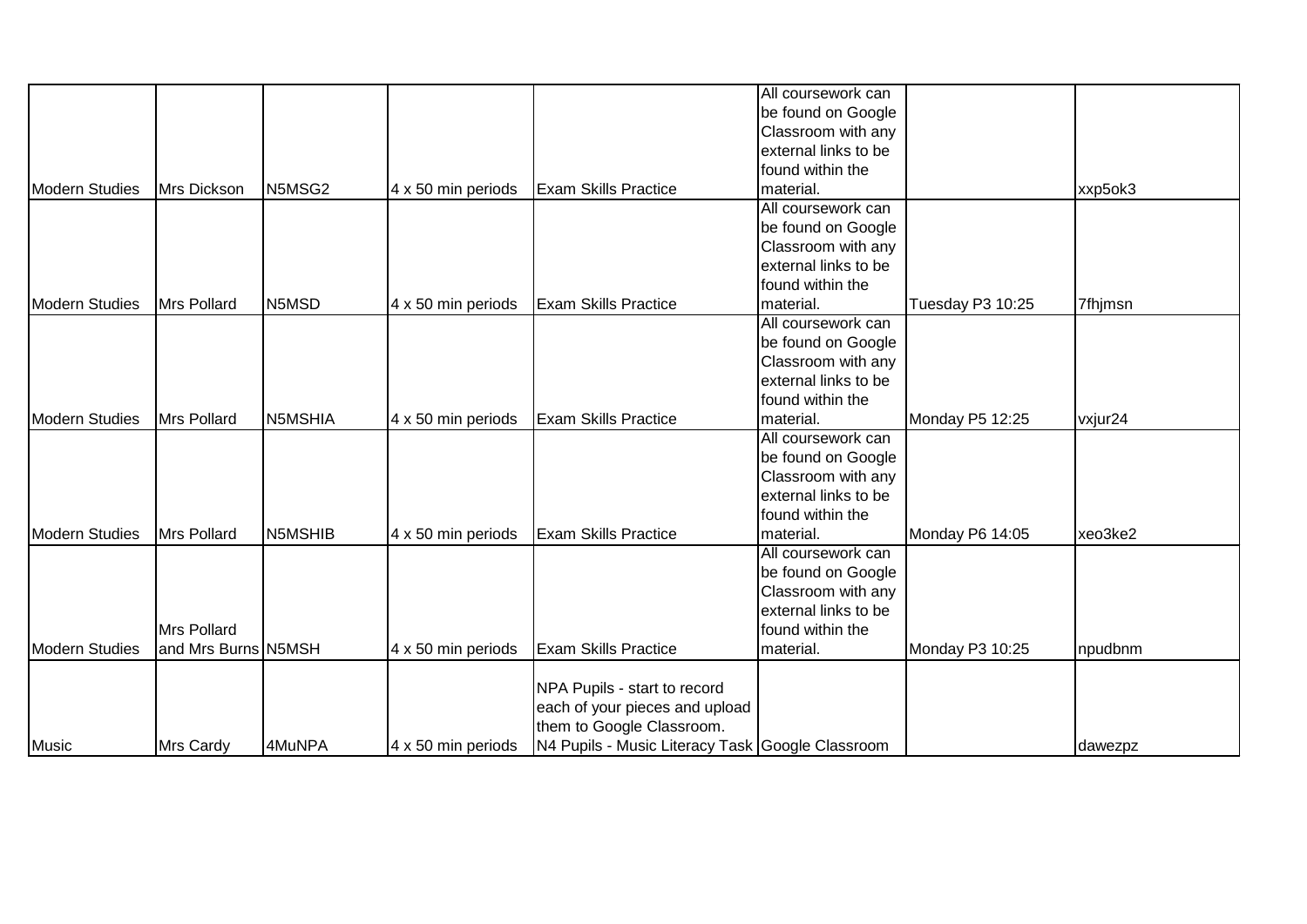|                    |                   |              |                                     | On Tuesday - pupils should           |                  |                         |         |
|--------------------|-------------------|--------------|-------------------------------------|--------------------------------------|------------------|-------------------------|---------|
|                    |                   |              |                                     | complete practice questions on       |                  |                         |         |
|                    |                   |              |                                     | Google Classroom and 'Hand           |                  |                         |         |
|                    |                   |              |                                     | In'. On Thursday - pupils will be    |                  | Tuesday 9th March on    |         |
|                    |                   |              |                                     | invited into school again from       |                  | Google Meet at 14.05.   |         |
|                    |                   | National 4/5 |                                     | 12.25 to 14.55 to complete           |                  | Thursday 11th March in  |         |
| Music              |                   | <b>Music</b> |                                     | Audiobook Assignment on              |                  | School from 12.25 to    |         |
| Technology         | Mrs Campbell      | Technology   | 4 x 50 min periods                  | Garageband.                          | Google Classroom | 14.55.                  | mpumd6f |
|                    |                   |              |                                     | Pupils to complete the               |                  |                         |         |
|                    |                   |              |                                     | assignment on 'Practice Paper        |                  |                         |         |
|                    |                   |              |                                     | Questions' and hand in               |                  | Wednesday 11:35-        |         |
|                    |                   | National 4/5 |                                     | recordings of their performance      |                  | 12:25 and Friday 11:35- |         |
| Music              | Miss Padam        | <b>Music</b> | 4 x 50 min periods                  | pieces.                              | Google Classroom | 12:25                   | f5heyyo |
|                    |                   |              |                                     | This week we are going to            |                  |                         |         |
|                    |                   |              |                                     | create 4 Colour studies. Use         |                  |                         |         |
|                    |                   |              |                                     | last week's drawing as a             |                  |                         |         |
|                    |                   |              |                                     | reference. See below                 |                  |                         |         |
| <b>NPA Drawing</b> |                   |              |                                     | examples, I am looking for           | Week 8 (outcome  |                         |         |
| <b>Skills</b>      | Miss Holland      | NPA- AR NPA  | 1 x 50 min period                   | blocks of solid colour.              | (1.2)            |                         | wmxuhhi |
| PE (aesthetic)     | <b>Miss Smith</b> | National 4/5 | 4 x 50 min periods                  |                                      | Google Classroom |                         | 3lokmwk |
| National 4/5       |                   |              |                                     | <b>Factors Impacting Performance</b> |                  |                         |         |
|                    |                   |              |                                     | questions & strength and             |                  |                         |         |
|                    |                   |              |                                     | conditioning routine                 |                  |                         |         |
| <b>PE</b> Core     | Mr Duthie,        |              | S4 Core Physical 2 x 50 min periods | Choice of activity: Fitness          |                  |                         |         |
|                    | <b>Miss Smith</b> | Education    |                                     | Workout, Create a Dance or           |                  |                         |         |
|                    | Mr Jamieson,      |              |                                     | continuing with the Friends of       |                  |                         |         |
|                    | <b>Miss</b>       |              |                                     | Anchor miles                         |                  |                         |         |
|                    | McDonald,         |              |                                     |                                      |                  |                         |         |
|                    | Mr Pennycook      |              |                                     |                                      |                  |                         | kckwoe7 |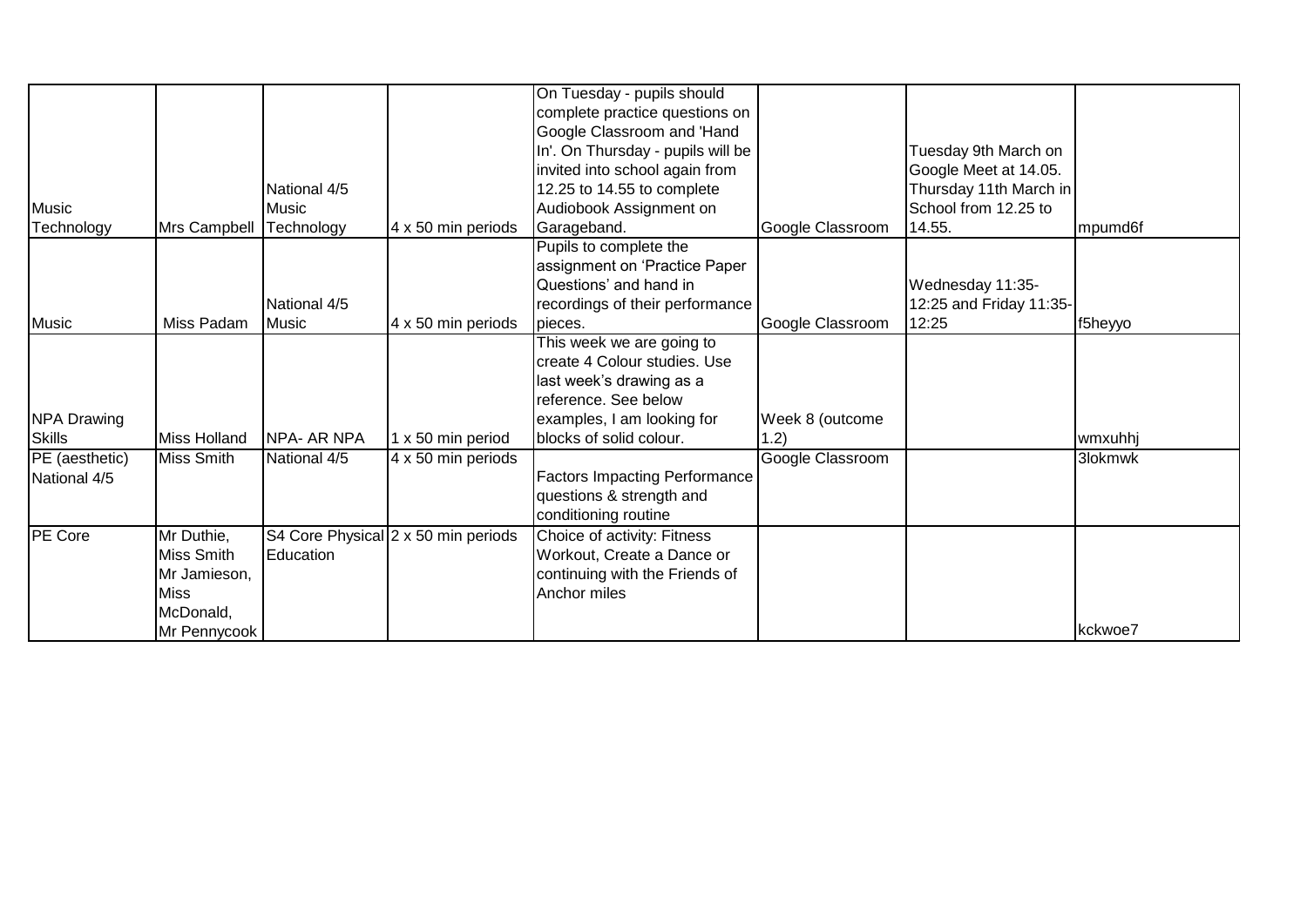| PE N4/5         | <b>Miss</b>        | National 4/5  | 4 x 50 min periods | The class should be focussing     | Google             | Tuesday 10.45, P3  | kdglngu              |
|-----------------|--------------------|---------------|--------------------|-----------------------------------|--------------------|--------------------|----------------------|
|                 | McDonald           |               |                    | on the good copy of the           | classroom/classwor |                    |                      |
|                 |                    |               |                    | Portfolio set for 26th March to   |                    |                    |                      |
|                 |                    |               |                    | hand in. Consolidate result from  |                    |                    |                      |
|                 |                    |               |                    | <b>MOCK EXAM after mark</b>       |                    |                    |                      |
|                 |                    |               |                    | returned. Monday- build on        |                    |                    |                      |
|                 |                    |               |                    | practical performance.            |                    |                    |                      |
|                 |                    |               |                    | Muscular Endurance live meet      |                    |                    |                      |
|                 |                    |               |                    | Tuesday 1045. Friday 3km run-     |                    |                    |                      |
|                 |                    |               |                    | send evidence. The 3km timed      |                    |                    |                      |
|                 |                    |               |                    | run will be a weekly task. If you |                    |                    |                      |
|                 |                    |               |                    | wish to do 5km. That is up to     |                    |                    |                      |
|                 |                    |               |                    | you!                              |                    |                    |                      |
| PE National 4/5 | Mr Jamieson        | National 4/5  | 4 x 50 min periods | Portfolio question 3F first       | Google Classroom   | Tuesday, 11.35, P4 | qqqtpfa              |
|                 |                    |               |                    | attempt                           |                    |                    |                      |
|                 |                    | National 5    |                    |                                   |                    |                    |                      |
| Physics         | Miss Bowring       | Physics       | 4 x 50 min periods | Radiation                         | Google Classroom   | Wednesday 10am     | yiredpd              |
| Practical       |                    |               |                    | Forensics unit -                  |                    |                    |                      |
| /Applied        | <b>Miss</b>        |               |                    | Chromatography practical and      |                    |                    |                      |
| Science         | McPherson          | 4PRS          | 4 x 50 min periods | research project                  | Google Classroom   |                    | 5mw2mkh              |
| PSE             | Mrs Beagrie        | 4C1           | 1 x 50 min period  | <b>Employability Coursework</b>   | Google Classroom   |                    | kri5ha6              |
|                 |                    |               |                    |                                   | Google Classroom   |                    |                      |
| <b>PSE</b>      | <b>Mrs Duthie</b>  | 4B            | 1 x 50 min period  | <b>Employability Unit</b>         | Assignment         |                    | d3h6cxa              |
|                 |                    |               |                    |                                   | Google Classroom   |                    |                      |
| <b>PSE</b>      | <b>Mrs Gilbert</b> | 4D1           | 1 x 50 min period  | <b>Employability Unit</b>         | assignment         |                    | w4akdie              |
|                 |                    |               |                    | Complete tasks for the            |                    |                    | 4A1 - mfieuwr, 4A2 - |
| <b>PSE</b>      | Mrs Horne          | 4A1, 4A2      | 1 x 50 min period  | <b>Employability Award</b>        | Google Classroom   |                    | qwc22oz              |
|                 |                    |               |                    | Responsibilities of Employment    | Google classroom   |                    |                      |
| <b>PSE</b>      | Mrs Skinner        | 4E            | 1 x 50 min period  | Task 1C                           | assignment         |                    | d4bateb              |
|                 |                    |               |                    |                                   | <b>PSHE Google</b> |                    |                      |
| <b>PSHE</b>     | Mr McKinnie        | 4F1           | 1 x 50 min period  | <b>Young Scot Survey</b>          | Classroom          | N/A                | igozghl              |
| Psychology N5   | Mrs Watson         | Psychology N5 | 4 x 50 min periods | Research Methods - Types of       | Google Classroom   |                    | qxklwp5              |
|                 |                    | (PSY4)        |                    | Sampling and Ethics               |                    |                    |                      |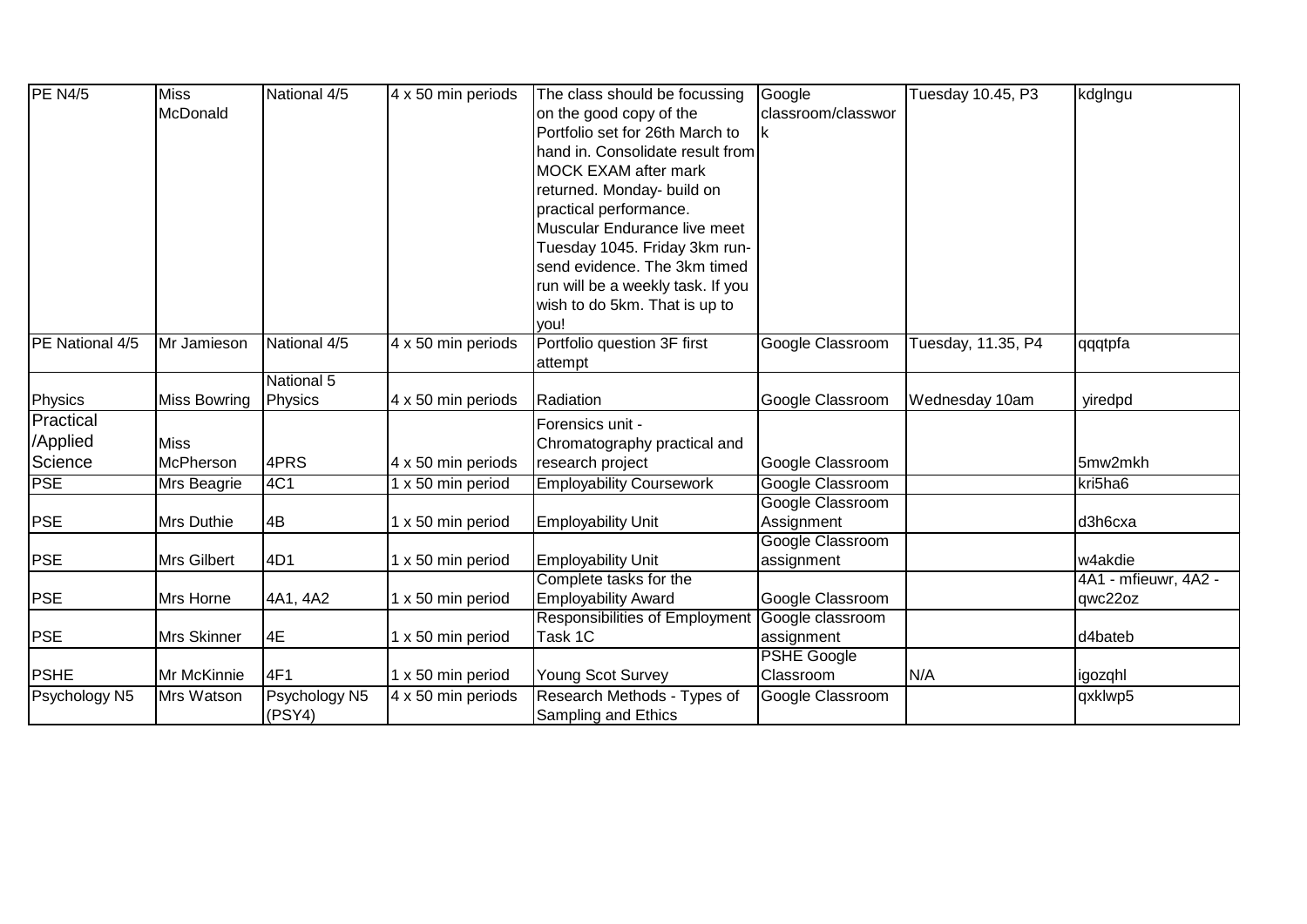| <b>RMPS</b>                                          | Ms Erskine                                   | S4 Core RMPS                                    | 1 x 50 min period         | Continue to update your Record Google Classroom<br>of Action and complete all<br>outstanding work.                                                                                                                                                                                                                                                                                                        |                  |                                                     | 4A1 zfj2lqa<br>4A2 wthst6e<br>4B yuyl7aw<br>4C vrua57p<br>4D tjrxrot<br>4E nc356wg<br>4F yxog7dc<br>4G mj7jhbd |
|------------------------------------------------------|----------------------------------------------|-------------------------------------------------|---------------------------|-----------------------------------------------------------------------------------------------------------------------------------------------------------------------------------------------------------------------------------------------------------------------------------------------------------------------------------------------------------------------------------------------------------|------------------|-----------------------------------------------------|----------------------------------------------------------------------------------------------------------------|
| <b>RMPS Higher</b>                                   | <b>Ms Erskine</b>                            | <b>Higher RMPS</b>                              | $6 \times 50$ min periods | Meditation                                                                                                                                                                                                                                                                                                                                                                                                | Google Classroom |                                                     | q7g22f7                                                                                                        |
| <b>RMPS National</b>                                 | Ms McGuckin                                  | National RMPS                                   | 4 x 50 min periods        | <b>Feedback and Review. Start</b><br>unit on The Problem of Evil and<br>Suffering                                                                                                                                                                                                                                                                                                                         | Google Classroom | Appointments booked<br>through link in<br>classroom | 4skf3yt                                                                                                        |
| Spanish                                              | <b>Mrs</b><br>Hutcheson,<br><b>Mrs Davie</b> | All S4 Spanish<br>classes                       | 4 x 50 min periods        | Mrs Hutcheson's class:<br>National 4: School life Reading<br>tasks, general Listening<br>practice<br>National 5: School life Reading<br>Tasks, general Listening<br>practice, practice for Talking<br>exam<br>Mrs Davie's class:<br>National 4: Holidays Reading<br>Tasks, general Listening and<br>Writing practice<br>National 5: General Reading<br>and Writing practice, practice<br>for Talking exam | Google Classroom | Mrs Hutcheson's class:<br>Monday 8th March,<br>9:00 | D:Mrs H:sxafass<br>E:Mrs D:kkyqggl                                                                             |
| Sport And                                            | Mr Duthie                                    | Sport And                                       | 4 x 50 min periods        | <b>Employability Unit</b>                                                                                                                                                                                                                                                                                                                                                                                 | Google Classroom | Friday Period 4 - 11am                              | <i>inmpzoj</i>                                                                                                 |
| Recreation<br>Targeted Support Mrs M Gordon Tutorial |                                              | Recreation<br>English & Maths<br>Sleep Advice & | 2 x 50 min periods        | Complete outstanding work                                                                                                                                                                                                                                                                                                                                                                                 | Google classroom | Wednesdays &                                        | yoviqls                                                                                                        |
| Targeted Support Mrs M Gordon Session                |                                              | support Drop in                                 | 2 x 50 min periods        | As required.                                                                                                                                                                                                                                                                                                                                                                                              | Google Meet      | Thursdays from 1.45 -<br>2.45pm                     | meet.google.com/szp-<br>qbvr-zgx                                                                               |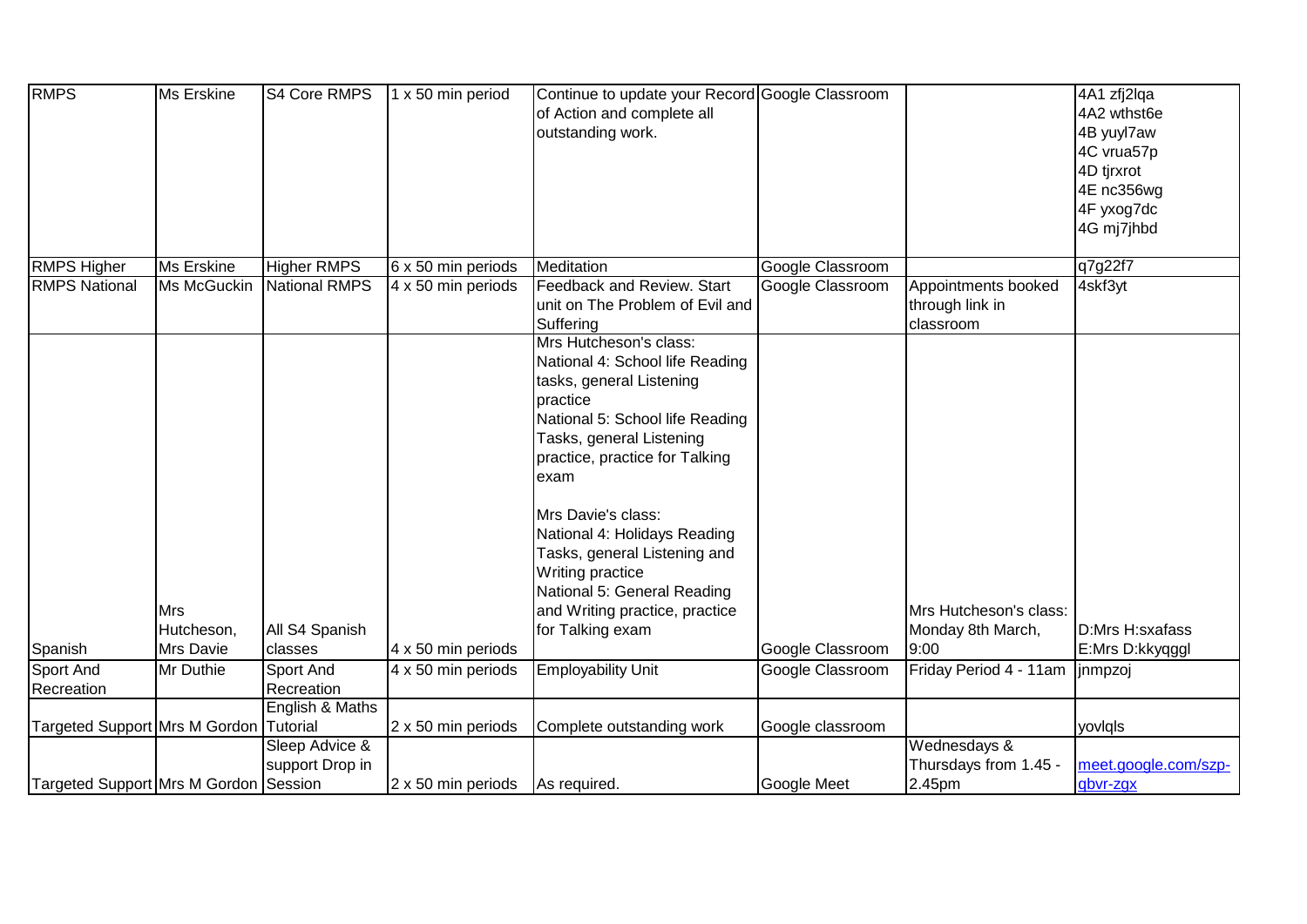|                            |             |                       |                           | <b>Tutorials and Google Meets</b>  |                           |                          |                        |
|----------------------------|-------------|-----------------------|---------------------------|------------------------------------|---------------------------|--------------------------|------------------------|
|                            |             |                       |                           | with individual pupils will        |                           |                          |                        |
|                            |             |                       |                           | continue. All pupils involved will |                           |                          |                        |
|                            |             |                       |                           | have been emailed to confirm.      |                           |                          |                        |
|                            |             |                       |                           | Further support will be offered    |                           |                          |                        |
|                            |             |                       |                           | as required/requested. Pupils      |                           |                          |                        |
|                            |             | <b>Blair House</b>    |                           | will be contacted individually     |                           | Various: pupils          |                        |
| Targeted Support Ms Arthur |             | <b>Tutorial Group</b> | 1 x 50 min period         | with applicable codes.             | Google classroom          | contacted individually.  | khbdqgr                |
|                            |             |                       |                           | Literacy Work - Character          |                           |                          |                        |
| Targeted Support           |             | Targeted              |                           | Profiles / Numeracy Work -         |                           | Monday 8th March at      |                        |
| <b>ASC</b>                 | Mr Lawrence | Support               | 3 x 50 min periods        | Money / ICT Task (Continued)       | Google Classroom          | 09:30                    | 43ga55l                |
|                            |             | S4                    |                           |                                    |                           |                          |                        |
| Travel and                 | Mr Uduma    | TON4E1/TON5E          |                           |                                    | <b>Travel and Tourism</b> |                          |                        |
| Tourism                    | Ikpa        |                       | $4 \times 50$ min periods | Employability Unit - Outcome 3     | Google Classroom          |                          | 65er7mi                |
| <b>TS Alvie House</b>      |             | <b>Alvie House</b>    |                           | Work is based on what pupils       |                           | Monday 8th March         |                        |
| Tutorials                  | A Osardu    | Tutorials             | 2 x 50 min periods        | need to catch up.                  | Google Classroom          | 2021. Time: 9.00 am      | qonb4vl                |
| <b>TS Esk House</b>        |             | <b>Esk House</b>      |                           | Individual coursework and          | Individual Google         | Various individual times |                        |
| Tutorials                  | Mrs G Smith | Tutorials             | x 50 min period           | support                            | <b>Classrooms</b>         | set up                   | Individual class codes |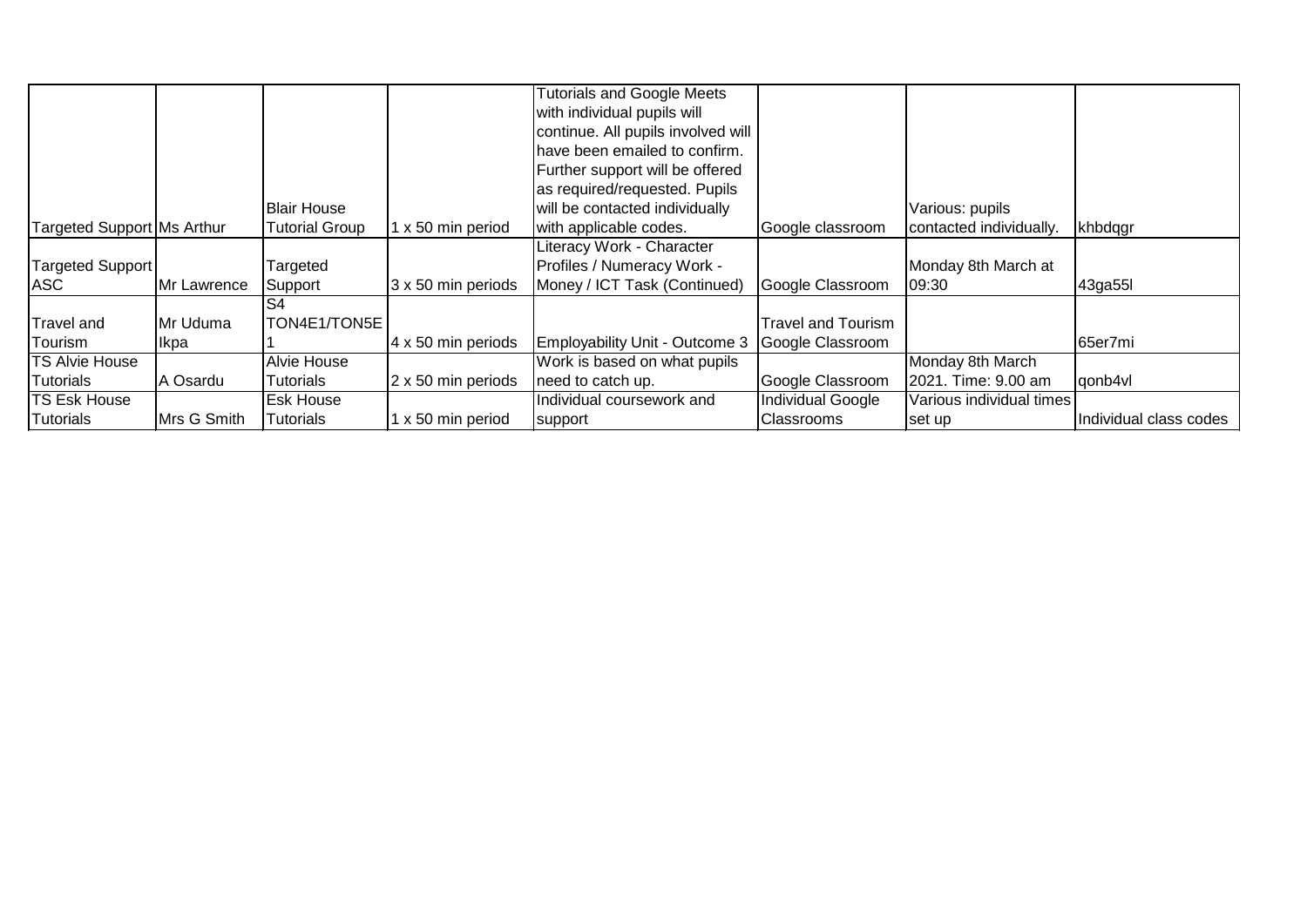|                       |                         |                 |                    |                               |                  | 9th Tuesday; Period 6 |         |
|-----------------------|-------------------------|-----------------|--------------------|-------------------------------|------------------|-----------------------|---------|
|                       |                         |                 |                    |                               |                  | 2.05-2.55             |         |
|                       |                         |                 |                    |                               |                  |                       |         |
|                       |                         |                 |                    |                               |                  | 10th Wednesday;       |         |
|                       |                         |                 |                    |                               |                  | Period 4              |         |
|                       |                         |                 |                    |                               |                  | 11.35-12.25           |         |
|                       |                         |                 |                    |                               |                  |                       |         |
|                       |                         |                 |                    |                               |                  | 10th Wednesday;       |         |
|                       |                         |                 |                    |                               |                  | Period 6              |         |
|                       |                         |                 |                    |                               |                  | 2.05-2.55             |         |
|                       |                         |                 |                    |                               |                  | 11th Thursday; Period |         |
|                       |                         |                 |                    |                               |                  |                       |         |
|                       |                         |                 |                    |                               |                  | 8.45 - 9.35           |         |
|                       |                         |                 |                    |                               |                  | 11th Thursday; Period |         |
|                       |                         |                 |                    |                               |                  | 6                     |         |
|                       |                         |                 |                    |                               |                  | 2.05-2.55             |         |
|                       |                         |                 |                    |                               |                  |                       |         |
|                       |                         |                 |                    |                               |                  | 12th Friday; Period 3 |         |
|                       |                         |                 |                    |                               |                  | 10.45-11.35           |         |
|                       |                         |                 |                    |                               |                  |                       |         |
|                       |                         |                 |                    |                               |                  | 12th Friday; Period 4 |         |
| <b>TS Gowan</b>       |                         |                 |                    | Review of mainstream class    |                  | 11.35-12.25           |         |
| <b>House Tutorial</b> | Mr A Adegoke   TS S1-S4 |                 | 5 x 50 min periods | task, Toe By Toe, and Maths   | Google Classroom |                       | nyxaztb |
| <b>TS House C</b>     |                         |                 |                    |                               |                  |                       |         |
| Tutorials             | Mrs Forbes              | Pupil Name      | 1 x 50 min period  | Various                       | google class     | Various               | Various |
|                       | Uliana                  |                 |                    |                               |                  |                       |         |
| <b>TS Maths</b>       | Maksymiuk               | S4 TS Maths     | 4 x 50 min periods | Unit 2 Assessment             | Google Class     |                       | d4xkaiv |
|                       |                         |                 |                    | Unit 3 - Catch up on Tasks    |                  | Thursday, 11th March, |         |
| TS Maths Nat 3        | A Osardu                | S4 TS Maths     | 2 x 50 min periods | missed.                       | Google Classroom | 2021. 10.45 - 12.25   | d4xkaiv |
| <b>TS Nurture</b>     |                         |                 |                    |                               |                  |                       |         |
| Maths                 | Mr Lawrence             | Nurture         | 3 x 50 min periods | Decimals - Division Worksheet | Google Classroom |                       | fvcereu |
|                       |                         | Various Don and |                    |                               |                  |                       |         |
|                       | Ulianka                 | Alvie house     |                    |                               |                  |                       |         |
| <b>TS Tutorials</b>   | Maksymiuk               | pupils          | 6 x 50 min periods | Various                       | Google Classroom |                       | Various |